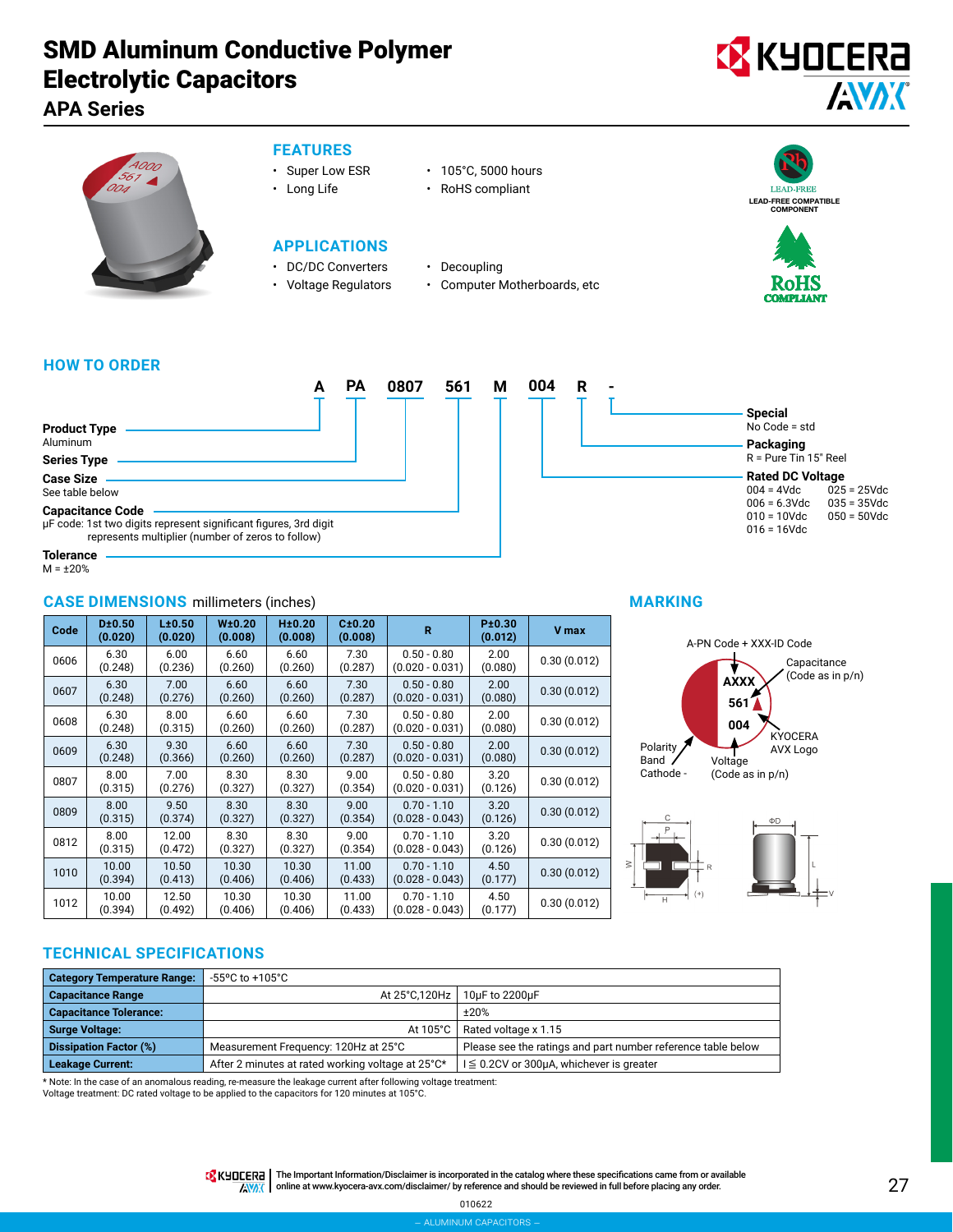

### **APA Series**

#### **CAPACITANCE AND RATED VOLTAGE RANGE (FIGURES DENOTES CASE SIZE)**

|      | Capacitance | Rated Voltage DC (VR) |      |            |            |            |      |            |
|------|-------------|-----------------------|------|------------|------------|------------|------|------------|
| μF   | Code        | 4V                    | 6.3V | <b>10V</b> | <b>16V</b> | <b>25V</b> | 35V  | <b>50V</b> |
| 10   | 100         |                       |      |            |            |            |      | 0606       |
| 22   | 220         |                       |      |            |            |            | 0606 |            |
| 33   | 330         |                       |      |            |            |            |      | 0609       |
| 47   | 470         |                       |      |            |            | 0606       |      | 0809       |
| 68   | 680         |                       |      | 0606       |            |            | 0609 | 0812       |
| 82   | 820         |                       |      |            |            |            |      | 0812       |
| 100  | 101         |                       | 0606 | 0606       | 0606       | 0609       |      | 1010, 1012 |
| 120  | 121         |                       |      |            |            |            | 0809 |            |
| 150  | 151         |                       |      |            |            |            | 0812 |            |
| 180  | 181         |                       |      |            |            | 0809       |      | 1012       |
| 220  | 221         | 0606                  | 0606 | 0607,0608  | 0609       | 0812       | 1010 |            |
| 270  | 271         |                       |      |            |            |            | 1012 |            |
| 330  | 331         |                       |      | 0609       | 0809       | 1010       |      |            |
| 470  | 471         |                       | 0609 |            | 0812       | 1012       |      |            |
| 560  | 561         | 0609, 0807            | 0609 | 0809       | 0812       |            |      |            |
| 680  | 681         |                       |      | 0812       | 1010       |            |      |            |
| 820  | 821         | 0809                  | 0809 | 1010       | 1012       |            |      |            |
| 1000 | 102         |                       | 0812 | 1010       |            |            |      |            |
| 1200 | 122         | 0812                  | 1010 | 1012       |            |            |      |            |
| 1500 | 152         | 1010                  |      |            |            |            |      |            |
| 1800 | 182         |                       | 1012 |            |            |            |      |            |
| 2200 | 222         | 1012                  |      |            |            |            |      |            |

Released ratings

#### **RATINGS & PART NUMBER REFERENCE**

| Part No.        | Case<br><b>Size</b> | Capacitance<br>$(\mu F)$ | <b>Rated Voltage (V)</b> | DCL Max. (µA) | DF Max.<br>(%) | <b>ESR Max.</b><br>@100kHz<br>$(m\Omega)$ | 100kHz RMS<br>Current (mA)/105°C |  |  |
|-----------------|---------------------|--------------------------|--------------------------|---------------|----------------|-------------------------------------------|----------------------------------|--|--|
|                 |                     |                          | 4 Volt                   |               |                |                                           |                                  |  |  |
| APA0606221M004R | 0606                | 220                      | 4                        | 300           | 12             | 20                                        | 2800                             |  |  |
| APA0609561M004R | 0609                | 560                      | 4                        | 448           | 12             | 20                                        | 3500                             |  |  |
| APA0807561M004R | 0807                | 560                      | 4                        | 448           | 12             | 18                                        | 3700                             |  |  |
| APA0809821M004R | 0809                | 820                      | 4                        | 656           | 12             | 15                                        | 4000                             |  |  |
| APA0812122M004R | 0812                | 1200                     | 4                        | 960           | 12             | 15                                        | 4450                             |  |  |
| APA1010152M004R | 1010                | 1500                     | 4                        | 1200          | 12             | 13                                        | 4500                             |  |  |
| APA1012222M004R | 1012                | 2200                     | 4                        | 1760          | 12             | 13                                        | 5400                             |  |  |
| 6.3 Volt        |                     |                          |                          |               |                |                                           |                                  |  |  |
| APA0606101M006R | 0606                | 100                      | 6.3                      | 300           | 12             | 22                                        | 2400                             |  |  |
| APA0606221M006R | 0606                | 220                      | 6.3                      | 300           | 12             | 22                                        | 2600                             |  |  |
| APA0609471M006R | 0609                | 470                      | 6.3                      | 592           | 12             | 22                                        | 3200                             |  |  |
| APA0609561M006R | 0609                | 560                      | 6.3                      | 705           | 12             | 22                                        | 3200                             |  |  |
| APA0809821M006R | 0809                | 820                      | 6.3                      | 1033          | 12             | 20                                        | 3850                             |  |  |
| APA0812102M006R | 0812                | 1000                     | 6.3                      | 1260          | 12             | 20                                        | 4250                             |  |  |
| APA1010122M006R | 1010                | 1200                     | 6.3                      | 1512          | 12             | 18                                        | 4350                             |  |  |
| APA1012182M006R | 1012                | 1800                     | 6.3                      | 2268          | 12             | 18                                        | 5200                             |  |  |
|                 |                     |                          | 10 Volt                  |               |                |                                           |                                  |  |  |
| APA0606680M010R | 0606                | 68                       | 10                       | 300           | 12             | 30                                        | 2400                             |  |  |
| APA0606101M010R | 0606                | 100                      | 10                       | 300           | 12             | 30                                        | 2400                             |  |  |
| APA0607221M010R | 0607                | 220                      | 10                       | 440           | 12             | 30                                        | 2500                             |  |  |
| APA0608221M010R | 0608                | 220                      | 10                       | 440           | 12             | 25                                        | 2500                             |  |  |
| APA0609331M010R | 0609                | 330                      | 10                       | 660           | 12             | 30                                        | 3150                             |  |  |
| APA0809561M010R | 0809                | 560                      | 10                       | 1120          | 12             | 25                                        | 3850                             |  |  |
| APA0812681M010R | 0812                | 680                      | 10                       | 1360          | 12             | 25                                        | 4150                             |  |  |
| APA1010821M010R | 1010                | 820                      | 10                       | 1640          | 12             | 20                                        | 4250                             |  |  |
| APA1010102M010R | 1010                | 1000                     | 10                       | 2000          | 12             | 20                                        | 4250                             |  |  |
| APA1012122M010R | 1012                | 1200                     | 10                       | 2400          | 12             | 20                                        | 5100                             |  |  |

All technical data relates to an ambient temperature of +25C. Capacitance and DF are measured at 120Hz, 0.5RMS with DC bias of 2.2 volts. DCL is measured at rated voltage after 5 minutes.



The Important Information/Disclaimer is incorporated in the catalog where these specifications came from or available<br>online at [www.kyocera-avx.com/disclaimer/](http://www.kyocera-avx.com/disclaimer/) by reference and should be reviewed in full before placing any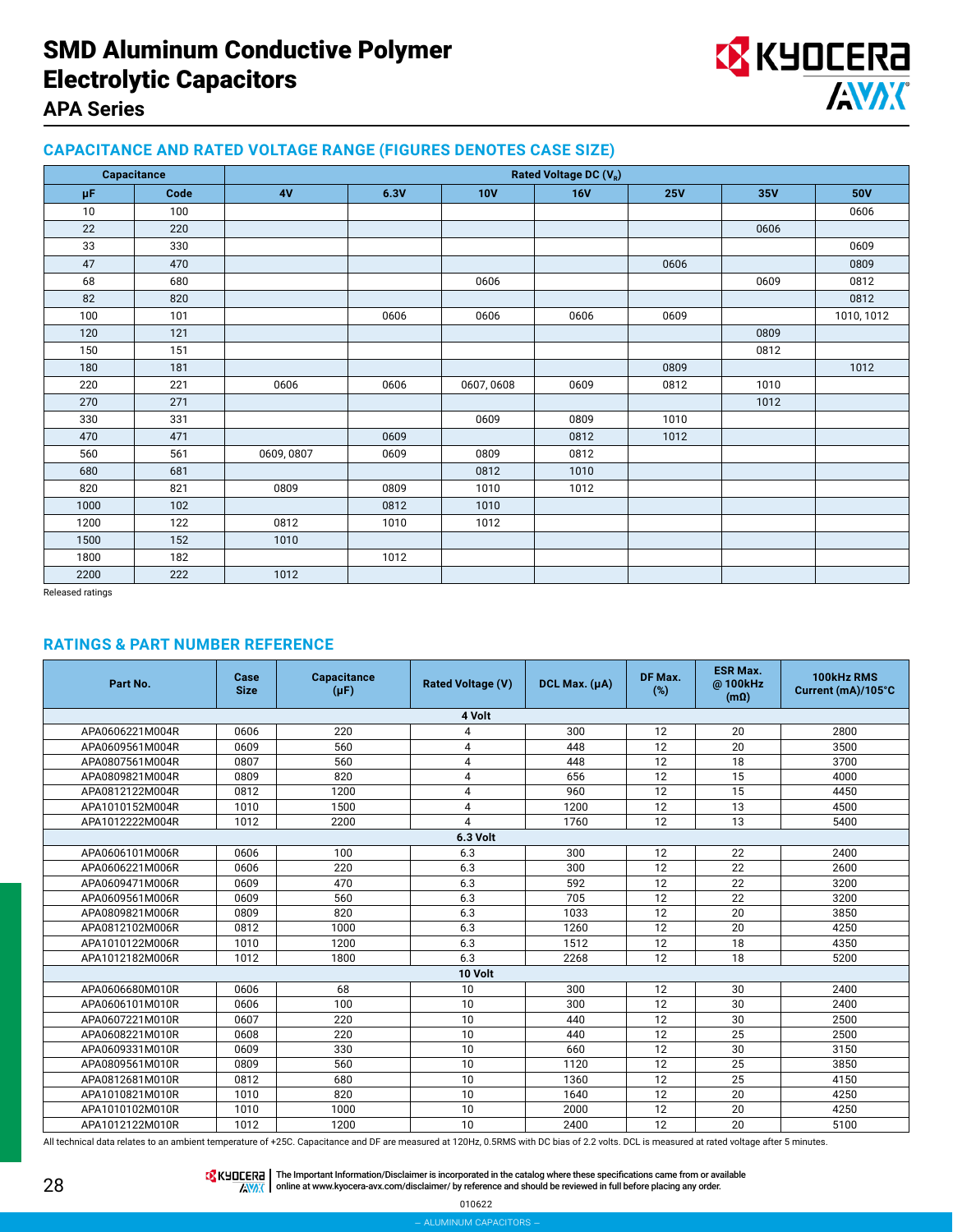

### **APA Series**

#### **RATINGS & PART NUMBER REFERENCE**

| Part No.        | Case<br><b>Size</b> | Capacitance<br>$(\mu F)$ | <b>Rated Voltage (V)</b> | DCL Max. $(\mu A)$ | DF Max.<br>(%) | <b>ESR Max.</b><br>@100kHz<br>$(m\Omega)$ | 100kHz RMS<br>Current (mA)/105°C |  |  |  |  |
|-----------------|---------------------|--------------------------|--------------------------|--------------------|----------------|-------------------------------------------|----------------------------------|--|--|--|--|
|                 | 16 Volt             |                          |                          |                    |                |                                           |                                  |  |  |  |  |
| APA0606101M016R | 0606                | 100                      | 16                       | 320                | 12             | 30                                        | 2200                             |  |  |  |  |
| APA0609221M016R | 0609                | 220                      | 16                       | 704                | 12             | 30                                        | 3050                             |  |  |  |  |
| APA0809331M016R | 0809                | 330                      | 16                       | 1056               | 12             | 20                                        | 3450                             |  |  |  |  |
| APA0812471M016R | 0812                | 470                      | 16                       | 1504               | 12             | 20                                        | 4050                             |  |  |  |  |
| APA0812561M016R | 0812                | 560                      | 16                       | 1792               | 12             | 20                                        | 4150                             |  |  |  |  |
| APA1010681M016R | 1010                | 680                      | 16                       | 2176               | 12             | 20                                        | 4150                             |  |  |  |  |
| APA1012821M016R | 1012                | 820                      | 16                       | 2624               | 12             | 20                                        | 5100                             |  |  |  |  |
|                 |                     |                          | 25 Volt                  |                    |                |                                           |                                  |  |  |  |  |
| APA0606470M025R | 0606                | 47                       | 25                       | 300                | 12             | 40                                        | 1500                             |  |  |  |  |
| APA0609101M025R | 0609                | 100                      | 25                       | 500                | 12             | 35                                        | 2800                             |  |  |  |  |
| APA0809181M025R | 0809                | 180                      | 25                       | 900                | 12             | 30                                        | 3250                             |  |  |  |  |
| APA0812221M025R | 0812                | 220                      | 25                       | 1100               | 12             | 30                                        | 3900                             |  |  |  |  |
| APA1010331M025R | 1010                | 330                      | 25                       | 1650               | 12             | 20                                        | 4100                             |  |  |  |  |
| APA1012471M025R | 1012                | 470                      | 25                       | 2350               | 12             | 25                                        | 4500                             |  |  |  |  |
|                 |                     |                          | 35 Volt                  |                    |                |                                           |                                  |  |  |  |  |
| APA0606220M035R | 0606                | 22                       | 35                       | 300                | 12             | 70                                        | 1450                             |  |  |  |  |
| APA0609680M035R | 0609                | 68                       | 35                       | 476                | 12             | 60                                        | 1500                             |  |  |  |  |
| APA0809121M035R | 0809                | 120                      | 35                       | 840                | 12             | 50                                        | 1800                             |  |  |  |  |
| APA0812151M035R | 0812                | 150                      | 35                       | 1050               | 12             | 50                                        | 2850                             |  |  |  |  |
| APA1010221M035R | 1010                | 220                      | 35                       | 1540               | 12             | 40                                        | 2950                             |  |  |  |  |
| APA1012271M035R | 1012                | 270                      | 35                       | 1890               | 12             | 40                                        | 3200                             |  |  |  |  |
|                 |                     |                          | 50 Volt                  |                    |                |                                           |                                  |  |  |  |  |
| APA0606100M050R | 0606                | 10                       | 50                       | 300                | 12             | 60                                        | 1400                             |  |  |  |  |
| APA0609330M050R | 0609                | 33                       | 50                       | 330                | 12             | 30                                        | 1700                             |  |  |  |  |
| APA0809470M050R | 0809                | 47                       | 50                       | 470                | 12             | 30                                        | 2000                             |  |  |  |  |
| APA0812680M050R | 0812                | 68                       | 50                       | 680                | 12             | 28                                        | 2200                             |  |  |  |  |
| APA0812820M050R | 0812                | 82                       | 50                       | 820                | 12             | 28                                        | 2300                             |  |  |  |  |
| APA1010101M050R | 1010                | 100                      | 50                       | 1000               | 12             | 30                                        | 2300                             |  |  |  |  |
| APA1012101M050R | 1012                | 100                      | 50                       | 1000               | 12             | 26                                        | 2650                             |  |  |  |  |
| APA1012181M050R | 1012                | 180                      | 50                       | 1800               | 12             | 26                                        | 2950                             |  |  |  |  |

All technical data relates to an ambient temperature of +25C. Capacitance and DF are measured at 120Hz, 0.5RMS with DC bias of 2.2 volts. DCL is measured at rated voltage after 5 minutes.

#### **FREQUENCY COEFFICIENT OF PERMISSIBLE RIPPLE CURRENT**

| Frequency           | 120Hz $\leq$ F(Hz) < 1K | $1K \leq F(Hz) < 10K$ | $10K \leq F(Hz) < 100K$ | 100K(Hz) $\leq$ F<500K |  |
|---------------------|-------------------------|-----------------------|-------------------------|------------------------|--|
| <b>Coeffiecient</b> | 0.05                    | 0.30                  | 0.70                    | 1.00                   |  |

**TA KYOCERE** The Important Information/Disclaimer is incorporated in the catalog where these specifications came from or available AVAX online at [www.kyocera-avx.com/disclaimer/](http://www.kyocera-avx.com/disclaimer/) by reference and should be reviewed in full before placing any order.

060921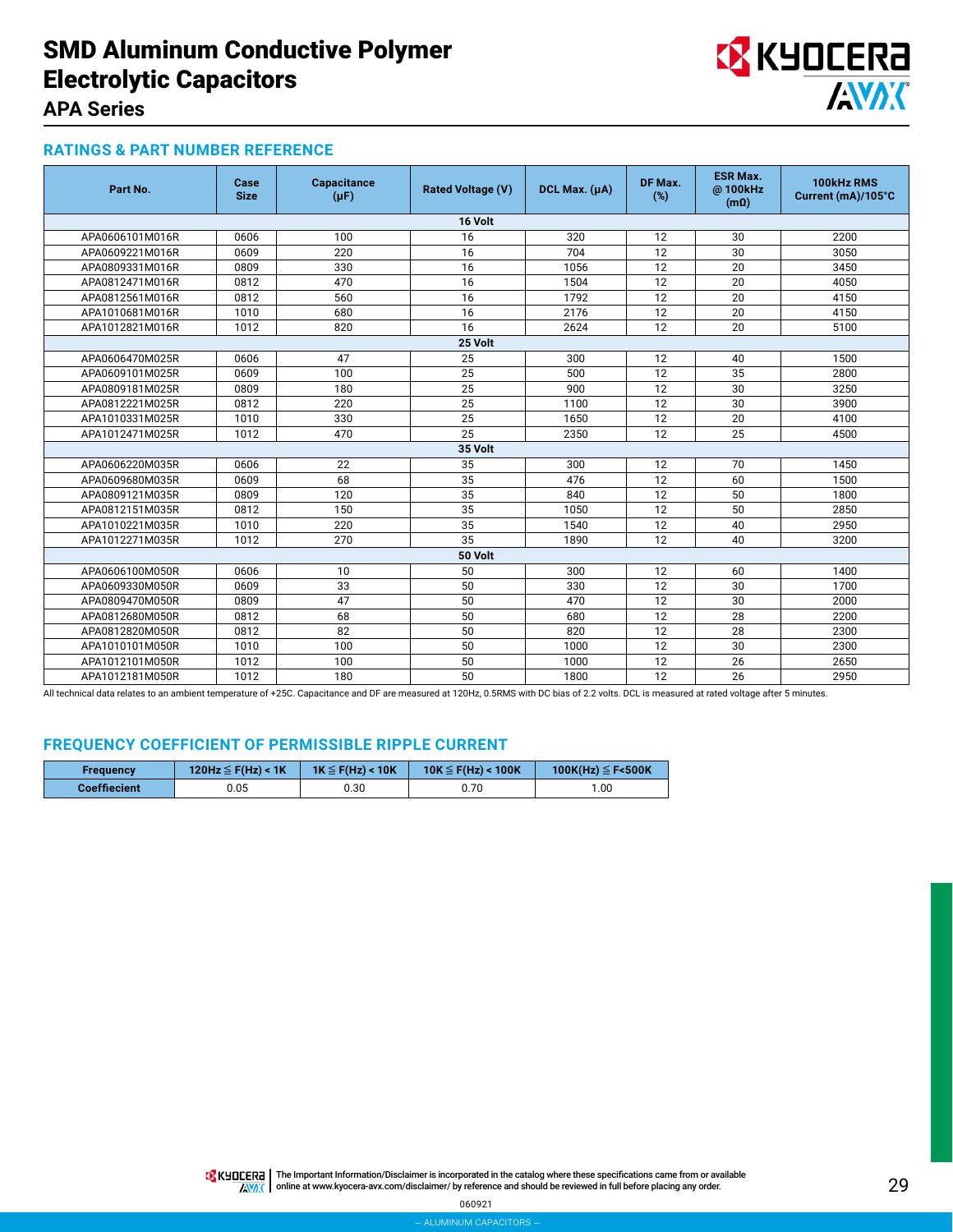

### **APA Series**

#### **QUALIFICATION TABLE**

|                                    |                                                                                                                                                                                         | APA series (Temperature range -55°C to +105°C) |                                            |
|------------------------------------|-----------------------------------------------------------------------------------------------------------------------------------------------------------------------------------------|------------------------------------------------|--------------------------------------------|
| <b>Test</b>                        | <b>Condition</b>                                                                                                                                                                        |                                                | <b>Characteristics</b>                     |
|                                    |                                                                                                                                                                                         | <b>Visual examination</b>                      | no visible damage                          |
|                                    | The following specifications shall be satisfied when the                                                                                                                                | $\Delta C/C$                                   | $\leq$ ±20% of the initial limit           |
| <b>Endurance</b>                   | capacitors are restored to 20°C after the rated voltage is                                                                                                                              | DF                                             | $\leq$ 150% of the initial specified limit |
|                                    | applied for 5000 hours at 105°C.                                                                                                                                                        | <b>ESR</b>                                     | $\leq$ 150% of the initial specified limit |
|                                    |                                                                                                                                                                                         | <b>DCL</b>                                     | $\leq$ Initial specified limit or less     |
|                                    | The following specifications shall be satisfied when the<br>capacitors are restored to 20°C after subjection them to store<br>at 60°C, 90 to 95% RH for 1000 hours, without DC applied. | <b>Visual examination</b>                      | $\leq$ no visible damage                   |
|                                    |                                                                                                                                                                                         | $\Delta C/C$                                   | $\leq$ ±20% of the initial limit           |
| <b>Damp Heat (Steady</b><br>State) |                                                                                                                                                                                         | DF                                             | $\leq$ 150% of the initial specified limit |
|                                    |                                                                                                                                                                                         | <b>ESR</b>                                     | $\leq$ 150% of the initial specified limit |
|                                    |                                                                                                                                                                                         | <b>DCL</b>                                     | $\leq$ Initial specified limit or less     |
|                                    |                                                                                                                                                                                         | <b>Visual examination</b>                      | $\leq$ no visible damage                   |
|                                    | The capacitors shall be subjected to 1000 cycles each                                                                                                                                   | $\Delta C/C$                                   | $\leq$ ±20% of the initial limit           |
| <b>Surge Voltage</b>               | consisting of charge with the surge voltages specified at 105°C<br>for 30 seconds. Through a protective resistor ( $R = 1kQ$ ) and                                                      | DF                                             | $\leq$ 150% of the initial specified limit |
|                                    | discharge for 5 minutes 30 seconds.                                                                                                                                                     | <b>ESR</b>                                     | $\leq$ 150% of the initial specified limit |
|                                    |                                                                                                                                                                                         | <b>DCL</b>                                     | $\leq$ Initial specified limit or less     |

#### **REFLOW**

| <b>Peak Temperature</b>     | $260^{\circ}$ C, 10 + 1 sec. | $250^{\circ}$ C, 10 + 1 sec.         |  |  |
|-----------------------------|------------------------------|--------------------------------------|--|--|
| <b>Preheat Temperature</b>  |                              | 150°C to 180°C, 90 $\pm$ 3 sec. max. |  |  |
| Duration at 200°C or higher | 60 sec. max.                 | $60$ sec. max.                       |  |  |
| Duration at 220°C or higher | 50 sec. max.                 | 50 sec. max.                         |  |  |
| Duration at 230°C or higher | 40 sec. max.                 | 40 sec. max.                         |  |  |
| <b>Reflow Number</b>        | Once                         | Twice or less                        |  |  |

#### **STORAGE**

1. It is recommended to keep capacitors between the ambient temperatures of 5°C to 35°C and a relative humidity of 75% or below.

- 2. Confirm that the environment does not have any of the following conditions:
	- Damp conditions such as water, saltwater spray, or oil spray or fumes. High humidity or humidity condensation situations.
	- In an atmosphere filled with toxic gasses (such as hydrogen sulfide, sulfurous acid, nitrous acid, chlorine, ammonia, etc.).
	- Being exposed to direct sunlight, ozone, ultraviolet ray, or radiation.
	- Being exposed to acidic or alkaline solutions.
	- Under severe conditions where vibration and / or mechanical shock exceed the applicable ranges of the specification.

|         | ٦       |  |
|---------|---------|--|
|         | I       |  |
| ×<br>M. | I<br>۰, |  |

| <b>Category</b>  | <b>Description</b> | <b>Storage Life</b>                                                       |
|------------------|--------------------|---------------------------------------------------------------------------|
| Mid-High Voltage | 160V and above     | 2yrs, after 1yr, needs to check characteristics, if NG, needs to do aging |
| Low Voltage      | 120V and below     | 2vrs                                                                      |

Remark: Re-aging condition depends on its own spec.